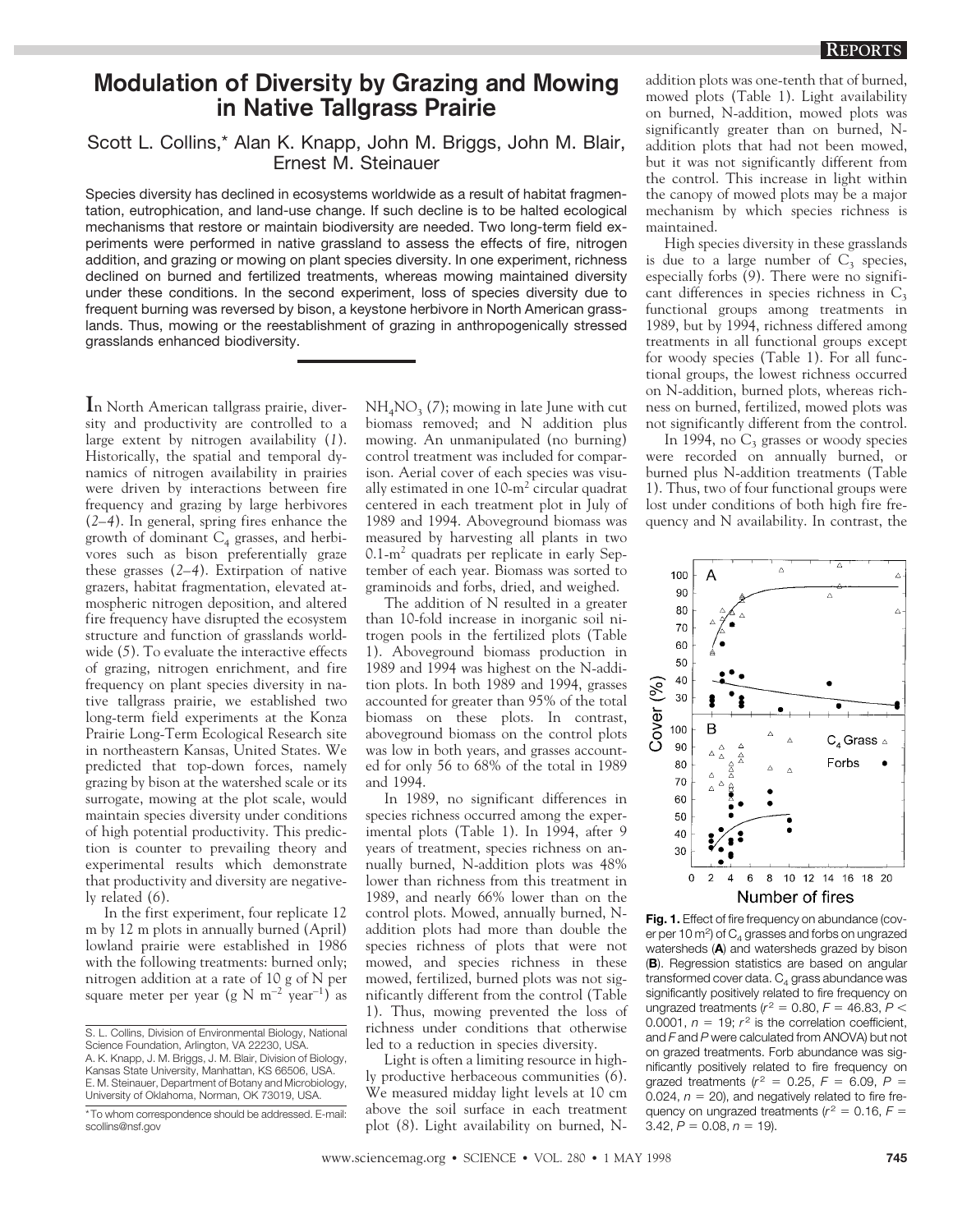Table 1. Effects of burning, nitrogen addition, and mowing on biomass, species richness, extractable soil nitrogen, and light availability. Biomass and richness were measured in 1989, 3 years after the start of the experiment, and in 1994. Mowing occurred in late June of each year. Nitrogen data were averaged from June samples from 1993 to 1995. Light was measured in September. Differences among means in each row were determined by

analysis of variance (ANOVA) and Least significant difference (LSD) tests (*n* 5 4 in all cases). Treatment means with different superscripts (a, b, c) in each row are significantly different from each other. Treatment means in rows without superscripts were not significantly different from each other (NS).  $(C_4)$ and  $C_3$  plants have as their first product of photosynthesis a four-carbon and a three-carbon acid, respectively.)

|                                                    | Control                        | Burned only                       | Burned +<br>mowed               | Burned $+ N$                       | $Burned + N$<br>+ mowed        | $\overline{P}$ |
|----------------------------------------------------|--------------------------------|-----------------------------------|---------------------------------|------------------------------------|--------------------------------|----------------|
|                                                    |                                |                                   | 1989 Assessment                 |                                    |                                |                |
| Biomass ( $g/m^2$ )                                |                                |                                   |                                 |                                    |                                |                |
| Grass                                              | 178.3 $\pm$<br>$81.2^a$        | 88.1 <sup>ab</sup><br>336.4 $\pm$ | 296.0 $\pm$ 44.5 <sup>a</sup>   | 440.92 $\pm$ 213.2ab               | 678.6 $\pm$ 180.4 <sup>b</sup> | 0.0049         |
| Forb                                               | $85.6 \pm$<br>99.9             | 14.7<br>$15.2 \pm$                | $5.0 \pm 3.1$                   | 2.3<br>$\pm$<br>3.3                | $3.5 +$<br>7.8                 | <b>NS</b>      |
| Richness (no./10 m <sup>2</sup> )<br>$C_4$ Grass   |                                |                                   |                                 |                                    |                                |                |
|                                                    | $4.3 \pm$<br>1.0               | $5.5 \pm$<br>0.6                  | $5.8 \pm 1.0$                   | 4.3<br>1.3<br>$\pm$                | 0.8<br>$6.0 \pm$               | <b>NS</b>      |
| $C_3$                                              |                                |                                   |                                 |                                    |                                |                |
| Grass                                              | $1.3 \pm$<br>1.5               | 0.5<br>$0.3 \pm$                  | $0.8 \pm$<br>0.5                | 0.8<br>1.0<br>$\pm$                | $1.3 \pm$<br>0.5               | <b>NS</b>      |
| Forb                                               | 2.6<br>$9.0 \pm$               | 2.9<br>$9.0 +$                    | $9.5 \pm$<br>-3.4               | 5.3<br>3.6<br>$\pm$                | $7.0 \pm$<br>2.9               | <b>NS</b>      |
| Woody                                              | $0.5 =$<br>0.6                 | 0.0                               | 0.0                             | 0.3<br>0.5<br>$\pm$                | 0.0                            | <b>NS</b>      |
| Total                                              | $15.0 \pm$<br>1.4              | 14.8 $\pm$<br>3.4                 | $16.0 \pm 3.4$                  | 10.5<br>4.6<br>$\pm$               | 14.2 $\pm$<br>2.9              | <b>NS</b>      |
|                                                    |                                |                                   | 1994 Assessment                 |                                    |                                |                |
| Biomass ( $g/m2$ )                                 |                                |                                   |                                 |                                    |                                |                |
| Grass                                              | $152.2 \pm 98.2^a$             | $275.9 \pm 185.9^a$               | $345.2 \pm 73.0^a$              | $757.4 \pm 375.5^b$                | $785.5 \pm 292.1^{\circ}$      | 0.0001         |
| Forb                                               | $121.2 \pm 116.6^a$            | $7.1^{\rm b}$<br>$4.9 \pm$        | $1.3 \pm 1.5^{\circ}$           | 0.0                                | 8.2 <sup>b</sup><br>$36.0 \pm$ | 0.0009         |
| Richness (no./10 m <sup>2</sup> )                  |                                |                                   |                                 |                                    |                                |                |
| $C_4$                                              |                                |                                   |                                 |                                    |                                |                |
| Grass                                              | 0.8 <sup>a</sup><br>$5.0 \pm$  | 0.5 <sup>ab</sup><br>$4.3 \pm$    | $5.3 \pm 1.0^a$                 | 2.8<br>0.5 <sup>b</sup><br>$\pm$   | $5.5 \pm$<br>0.6 <sup>a</sup>  | 0.0003         |
| $C_3$                                              |                                |                                   |                                 |                                    |                                |                |
| Grass                                              | $1.5 =$<br>1.9                 | 0.0                               | 0.6<br>$0.5 =$                  | 0.0                                | $1.5 \pm$<br>0.6               | 0.074          |
| Forb                                               | 2.5 <sup>ab</sup><br>$8.2 \pm$ | $9.5 +$<br>3.3 <sup>a</sup>       | 3.0 <sup>a</sup><br>$9.2 \pm$   | 1.3 <sup>b</sup><br>2.8<br>$\pm$   | $5.2 \pm$<br>1.5 <sup>ab</sup> | 0.0055         |
| Woody                                              | $0.5 =$<br>0.6                 | 0.0                               | 0.0                             | 0.0                                | 0.0                            | <b>NS</b>      |
| Total                                              | 3.1 <sup>a</sup><br>$15.3 +$   | 3.0 <sup>a</sup><br>$13.8 \pm$    | 2.8 <sup>a</sup><br>15.0 $\pm$  | 5.6<br>1.0 <sup>b</sup><br>土       | $12.2 \pm$<br>2.2 <sup>a</sup> | 0.0003         |
| Light ( $\mu$ mol m <sup>2</sup> s <sup>-1</sup> ) | $120.2^{ab}$<br>237.5 $\pm$    | $416.8 \pm 205.1^{ab}$            | $965.7 \pm 83.5^{\circ}$        | 78.8<br>29.3 <sup>b</sup><br>$\pm$ | 480.2 $\pm$ 247.2 <sup>a</sup> | 0.0001         |
| N ( $\mu$ g g <sup>-1</sup> soil)*                 | $7.3 +$<br>3.6 <sup>a</sup>    | $3.9 +$<br>1.9 <sup>a</sup>       | $2.7 \pm$<br>$1.5^{\mathrm{a}}$ | 38.6<br>33.2 <sup>b</sup><br>$\pm$ | $43.5 \pm 35.3^b$              | 0.0001         |

\*Concentrations of 2 M KCI-extractable inorganic nitrogen ( $NO<sub>3</sub>$ - and  $NH<sub>4</sub>$ -N) in 0- to 5-cm-deep soil cores.

richness of  $C_3$  grasses on burned, N-addition, mowed plots was equal to the richness on the control, and mowing maintained a low number of  $C_3$  grasses on annually burned sites. Consequently, mowing prevented the loss of  $C_3$  grasses under conditions that otherwise led to local extinction of this functional group. Woody species were not found on mowed plots.

In the second experiment, watersheds on Konza Prairie were subjected to various combinations of prescribed burning in early April and grazing by bison (*Bos bison*) (*10*). This was a split-plot design with random assignment of fire frequencies to watersheds in either grazed or ungrazed portions of Konza Prairie. Some burning treatments were initiated in 1972, others in 1981. Bison were reintroduced onto a portion of Konza Prairie in October 1987, and the area grazed was increased to its current size in 1992 (*11*). Vegetation cover was estimated in 1995 in 40 permanently marked 10-m<sup>2</sup> circular quadrats in two replicate watersheds of each treatment.

Total species richness was highest on grazed watersheds and lowest on annually burned watersheds (Table 2). As in the experimental plots, grasses accounted for greater than 80% of aboveground biomass on annually burned sites (*12*). Total species richness on grazed and burned watersheds

**Table 2.** Effect of annual fire and grazing by bison in native tallgrass prairie on plant species richness. Richness was measured in 1995 in eight 50-m<sup>2</sup> transects within each watershed. Statistical notation as in Table 1.

|                                   | Control                                                                              | Grazed only                                                                      | Burned only                                                                           | Burned $+$<br>grazed                                                                          | P                                    |
|-----------------------------------|--------------------------------------------------------------------------------------|----------------------------------------------------------------------------------|---------------------------------------------------------------------------------------|-----------------------------------------------------------------------------------------------|--------------------------------------|
| Richness (no./50 m <sup>2</sup> ) |                                                                                      |                                                                                  |                                                                                       |                                                                                               |                                      |
| $C_4$ Grass<br>$C_3$              | $6.6 \pm 1.2^a$                                                                      | $9.4 \pm 3.2^b$                                                                  | $8.3 + 1.1^{ab}$                                                                      | $9.9 + 1.4^b$                                                                                 | 0.0001                               |
| Grass<br>Forb<br>Woody<br>Total   | $6.4 + 1.4^a$<br>$29.1 \pm 7.4^a$<br>$4.2 \pm 1.9$ <sup>ab</sup><br>$46.2 \pm 9.8^a$ | $8.3 + 2.1^{b}$<br>$41.5 \pm 10.0^{\circ}$<br>$4.8 \pm 1.9^a$<br>$64.2 + 14.4^b$ | $3.6 \pm 0.8^{\circ}$<br>$23.2 \pm 5.5^a$<br>$1.9 + 0.8^{\circ}$<br>$36.9 \pm 10.7$ ° | 6.6 $\pm$ 2.0 <sup>a</sup><br>$40.8 \pm 11.4^{\circ}$<br>$3.6 \pm 1.0^{b}$<br>$60.9 + 14.2^b$ | 0.0001<br>0.0001<br>0.0001<br>0.0001 |

was significantly greater than on annually burned sites and the unmanipulated watersheds (Table 2). These patterns occurred despite the fact that grazed grasslands have higher N availability than ungrazed grasslands (*13*).

The richness of  $C_3$  species (grasses, forbs, and woody plants) was lowest on watersheds that were burned but not grazed (Table 2). Forb richness was highest on grazed watersheds regardless of burning treatment. The richness of  $C_3$  grasses and forbs on burned and grazed watersheds was nearly double that on watersheds that were burned but not grazed. The richness of  $C_4$  species was also higher on grazed, burned sites compared with the control. Thus, similar to results from mowing the experimental plots, grazing by native herbivores led to higher species richness under conditions that otherwise reduced diversity.

The abundance of plant species and functional groups in tallgrass prairie is also a function of fire frequency (*14*). The abundance (cover per 10 m<sup>2</sup>) of  $C_4$  species increased as fire frequency increased in ungrazed watersheds (Fig. 1), but there was no relation between  $C_4$  abundance and fire frequency in grazed watersheds. Forb abundance in response to fire frequency was altered by grazing as well. On watersheds